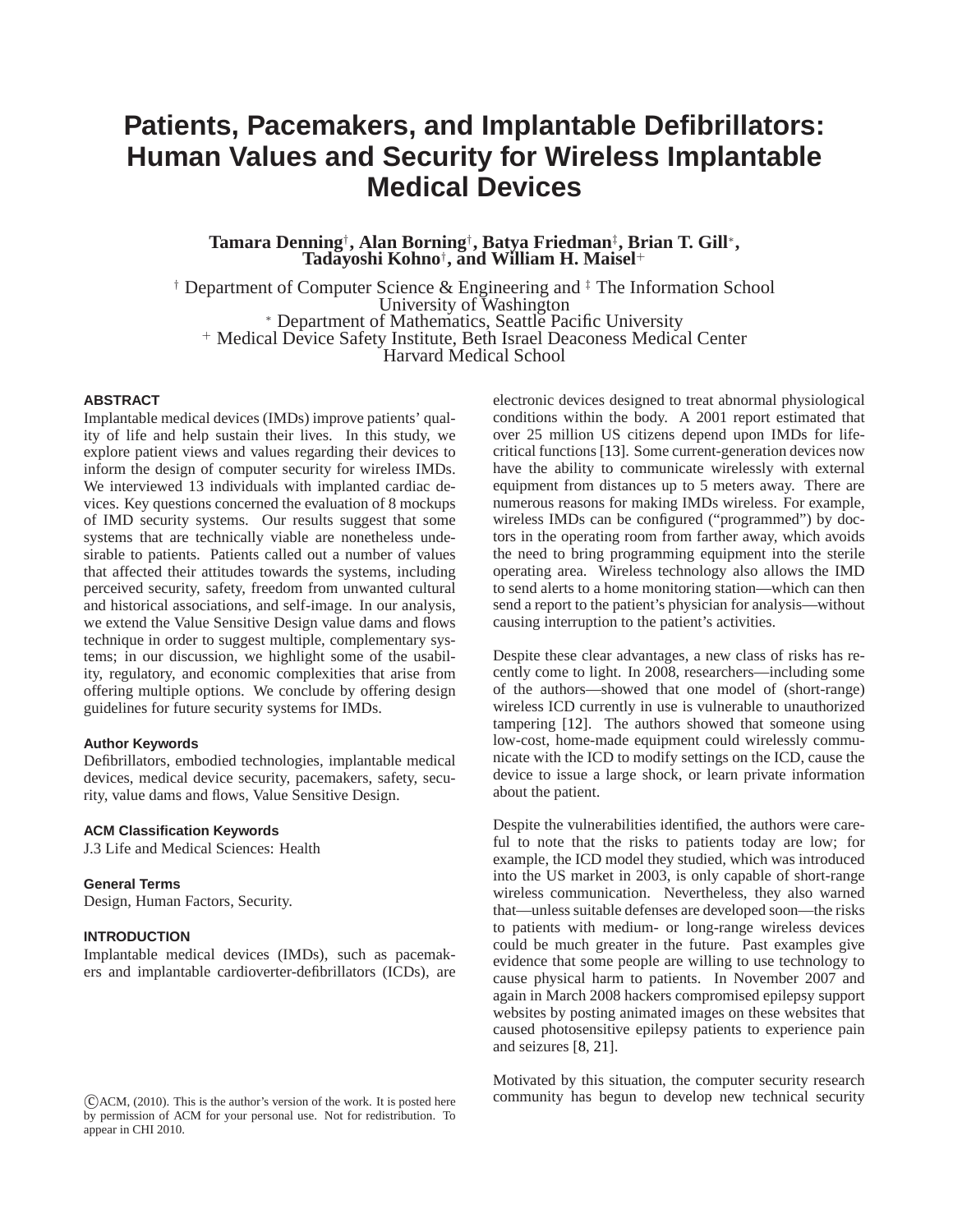mechanisms for warding off the potential security risks to future wireless IMDs [\[6,](#page-9-4) [12,](#page-9-1) [22\]](#page-9-5). Developing strong technical security defenses is, however, only part of the solution. There is a fundamental gap between developing technical mechanisms that *could* protect the security of future wireless medical devices if deployed and developing security defenses that *will* be accepted (even welcomed) by patients, doctors, and other stakeholders. We seek to bridge this gap between technical systems and effective deployments by initiating an analysis of how potential security systems for IMDs interact with one of the most critical stakeholder groups: the patients themselves.

We used the Value Sensitive Design (VSD) framework [\[9\]](#page-9-6) and semi-structured interviews to explore the values and experiences of patients with implanted cardiac devices and solicit their feedback on a range of security approaches. We developed our interview based on a conceptual investigation of the problem space and informed by our experience as security researchers, as HCI researchers and social scientists, and as a cardiologist. In the course of the interview, we present participants with 8 different security systems that embody different approaches to security for IMDs: passwords, body modifications, behavior changes, and patientpassive. Not all of these systems are well-developed or even desirable as solutions for IMD security; instead, we solicited feedback on them in order to investigate the ways in which participants' values and priorities interact with the security systems' properties. We conclude with 11 criteria that we advise researchers and designers to satisfy in order to make their security systems more acceptable to patients with IMDs. By studying how patients' views and values interact with security systems for wireless implantable medical devices, this paper can serve as a foundation for informing the design of future IMD systems that not only have desirable technical security properties, but that also address the values and needs of patients. Looking beyond IMDs, this paper also provides contributions to Value Sensitive Design and HCI by studying patient perceptions about embodied (implanted) devices and their security.

#### **IMPLANTABLE MEDICAL DEVICES AND SECURITY**

#### **Implantable Cardiac Devices**

Current electronic implantable medical devices (IMDs) prevent or treat conditions ranging from heart failure to diabetes to Parkinson's Disease. This study focuses on patients with implanted cardiac devices—pacemakers and implantable cardioverter-defibrillators (ICDs). Pacemakers in some patients might improve their lives, while in others might be life-sustaining. Patients with ICDs depend upon their devices to treat potentially fatal heart rhythms.

Implantable cardiac devices store information such as the patient's name and records of irregular heart rhythms that occurred since the last checkup. Patients visit cardiology clinics periodically so that medical staff can download information about these episodes and adjust settings on the patient's device. Newer models incorporate medium-range (2–5 meters) wireless capabilities to add convenience and in-home monitoring to the device's functioning.

#### **Security for Implantable Cardiac Devices**

There are numerous important properties for IMDs. The three most relevant to our study are:

- **Authorized clinical access.** The patient's cardiologist and the cardiologist's staff should always be able to change settings on the patient's IMD when the patient is in the clinic.
- **Emergency access.** Medical staff and staff at *other* hospitals should be able to change settings on the patient's IMD if the patient is taken to that hospital in an emergency situation. For example, if the patient requires an emergency operation and has an ICD, the ICD must be deactivated before the operation in order to prevent unintentional shocks to the patient.
- **Security.** No unauthorized person should be able to change settings or view information on the patient's IMD.

All security systems for wireless IMDs should satisfy these requirements to some degree in order to ensure the patient's safety and security; but as noted above, this is not the case for all systems in current use. However, protection against individuals with prolonged physical control over the patient is not a necessary goal for most of these systems, since there are other ways to harm a person in those circumstances and patients are likely to notice prolonged physical contact.

#### **Technical Approaches**

It is not obvious how best to provide security for IMDs. In particular, it is inappropriate to apply security measures indiscriminately: while it is important to secure devices against unauthorized access, it can be equally or more dangerous to a patient if a strong security policy prevents medical staff from accessing the patient's IMD in an emergency. The following (non-orthogonal) security approaches have emerged as potential strategies for addressing the value tensions between *security* for IMDs and *safety* for the patient in an emergency.

**Passwords.** The use of passwords and passphrases to protect access to information systems is a long-standing tradition in the security community. Therefore, it is very natural to investigate the potential use of passphrases for IMD security. Unfortunately, it is unclear how to convey passphrases to emergency medical staff in a timely and reliable manner. For example, if patients carry the passphrases for their IMDs on cards in their wallets, their wallets may be forgotten, lost, stolen, or destroyed in an emergency situation; a missing wallet would prevent medical staff from accessing the patient's IMD, which is potentially serious for patients.

**Additional patient body modifications.** When the authors discussed the problem of carrying passphrases with members of the computer security community, multiple individuals suggested that tattooed passwords would be a way to circumvent the problem. This suggestion brings up another potential category of security solutions: system designs that require a patient to make additional body modifications (aside from the patient's implanted IMD).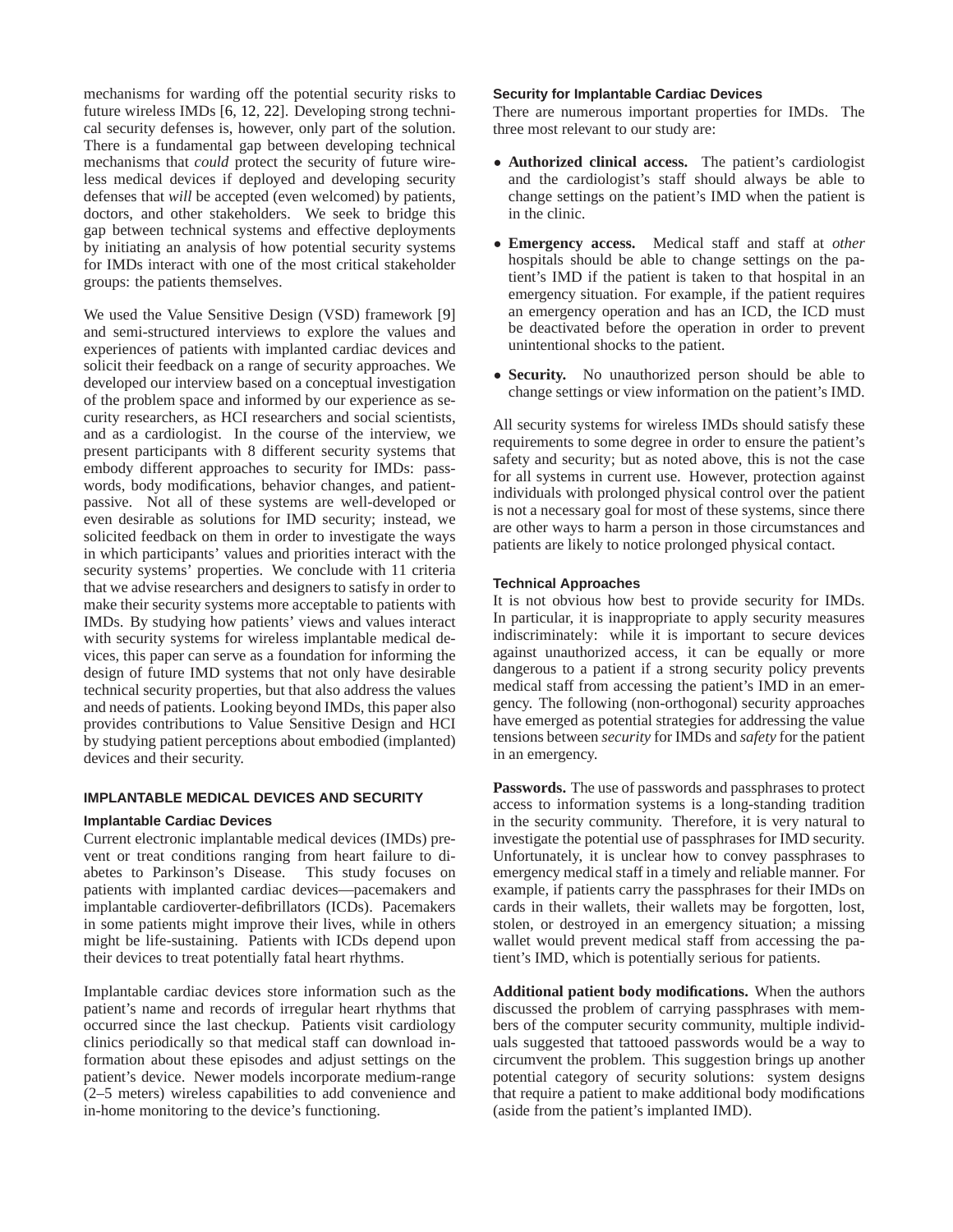**Patient behavior changes.** In this security approach, patients are asked to make some modification to their behavior. A canonical example of this approach is asking users to carry an access card. The Cloaker, discussed later in this paper, is a security system that requires patients to wear an external, computational wristband [\[6\]](#page-9-4).

**Passive with respect to the patient.** This security approach represents technologies and system designs that do not require patients to wear anything, do anything, or make any additional changes to their bodies. A canonical example of this approach in traditional security is biometrics (e.g., face recognition). In the domain of IMD security, researchers have investigated the viability of a proximity-based access system for IMDs [\[3,](#page-9-7) [22\]](#page-9-5).

#### **HUMAN-COMPUTER INTERACTION**

#### **Security and Privacy**

There has been extensive work in the HCI community on both security and privacy issues. The collection edited by Cranor and Garfinkle [\[4\]](#page-9-8) includes many of the classic papers on security and usability. Regarding privacy, some of this work has focused on understanding and reasoning about privacy e.g., [\[1,](#page-9-9) [2,](#page-9-10) [15,](#page-9-11) [25\]](#page-9-12). For example, some research draws ideas from social psychology to frame a view of privacy as a dynamic regulation of information boundaries [\[20\]](#page-9-13). A related body of work is more focused on implementations and concrete models of privacy systems e.g., [\[14,](#page-9-14) [16,](#page-9-15) [17,](#page-9-16) [19\]](#page-9-17), including a toolkit to aid developers in creating privacyrespecting ubiquitous computing applications [\[14\]](#page-9-14). Privacy work in the healthcare area includes [\[5,](#page-9-18) [23,](#page-9-19) [24\]](#page-9-20), although these references concern balancing privacy and utility for hospital employees rather than patients.

Our work differs from these others in several ways. IMDs have unique properties because of their embodied nature: they are a technology that is inseparably incorporated into the user's body, and are in most cases necessary for the user's physical well-being. Unlike cell phones or media spaces, users cannot walk away from their implanted devices, and designers of the security systems cannot assume that users will be conscious to interact with the system. There is limited prior work addressing IMD security technology, and we believe that IMDs have new and unique interactions with their users, which have not yet been thoroughly studied. To the best of our knowledge, ours is the first study that investigates the human implications of security systems for implanted devices.

#### **Value Sensitive Design**

Given a range of technical security approaches, it can sometimes be unclear which to pursue. This challenge arises because security is often in tension with other important but different values, such as autonomy, dignity, and self-image. To meet this challenge, we drew on Value Sensitive Design (VSD) [\[9\]](#page-9-6) to investigate the values and priorities of cardiac patients in relation to IMD security. Key aspects entailed:

**Value tensions.** Prior work in Value Sensitive Design and related areas [\[18\]](#page-9-21) alerted us to the need to identify and engage value tensions. As highlighted earlier, in an emergency situation, security for the IMD can be in tension with safety for the patient. We anticipated that security systems involving body modification or behavior change might also be in tension with patients' aesthetics and self-image.

**Value dams and flows.** Given the complexity of value tensions and a wide range of possible technical security systems that impact those tensions, the question becomes how to identify viable solutions. Value dams and flows is a VSD technique for identifying reasonable value-sensitive design options from among a large set of possible designs or technical features [\[18\]](#page-9-21). In this technique, options that are disliked by a threshold percentage of stakeholders are excluded from the list of viable solutions (dams); then from the remaining options, those that are liked by many stakeholders are selected as good candidates for solutions (flows). We extend the value dams and flows technique to identify a set of complementary security systems that, as a group, appeal to most of our study participants.

### **SECURITY SYSTEMS AND MOCKUPS**

Our goal is to assess patients' views and values surrounding different technical approaches to provide an informed foundation for the design of future security systems. We selected a set of systems for the interview that span emerging technical approaches and potential patient values. The (nonorthogonal) technical approaches, as specified above, are: (a) passwords; (b) additional patient body modifications; (c) patient behavior changes; and (d) passive with respect to the patient. When picking systems to represent these approaches, we took care to choose system designs that would also probe patient values such as aesthetics, psychological distress, and unwanted historical associations. The system designs chosen for inclusion in this study were: a password engraved on a medical alert bracelet; a password tattooed as a visible 2D barcode; a password tattooed as a UV-visible 2D barcode; three versions of an external, computational wristband; a criticality-aware IMD; and a proximity bootstrapping device. These systems were organized into the 3 categories discussed below. We do not mean to imply that these systems are all favorable or complete designs; rather, presenting these system designs to patients and soliciting feedback provides a foundation for designing future security systems that satisfy technical requirements and respect patients' values.

We chose to use mockups of the systems during the interview to help participants envision the future systems [\[7\]](#page-9-22). While using specific objects can—and in some interviews did—cause participants to react to the particular appearance of the object rather than the general system properties, we found that the mockups helped make the systems concrete for participants. Since we were presenting 8 different systems, the mockups also functioned as memory triggers to help participants keep track of the different systems.

#### **Passwords and Additional Patient Body Modifications**

A natural approach to security for IMDs is to employ a passphrase such that access to read information from the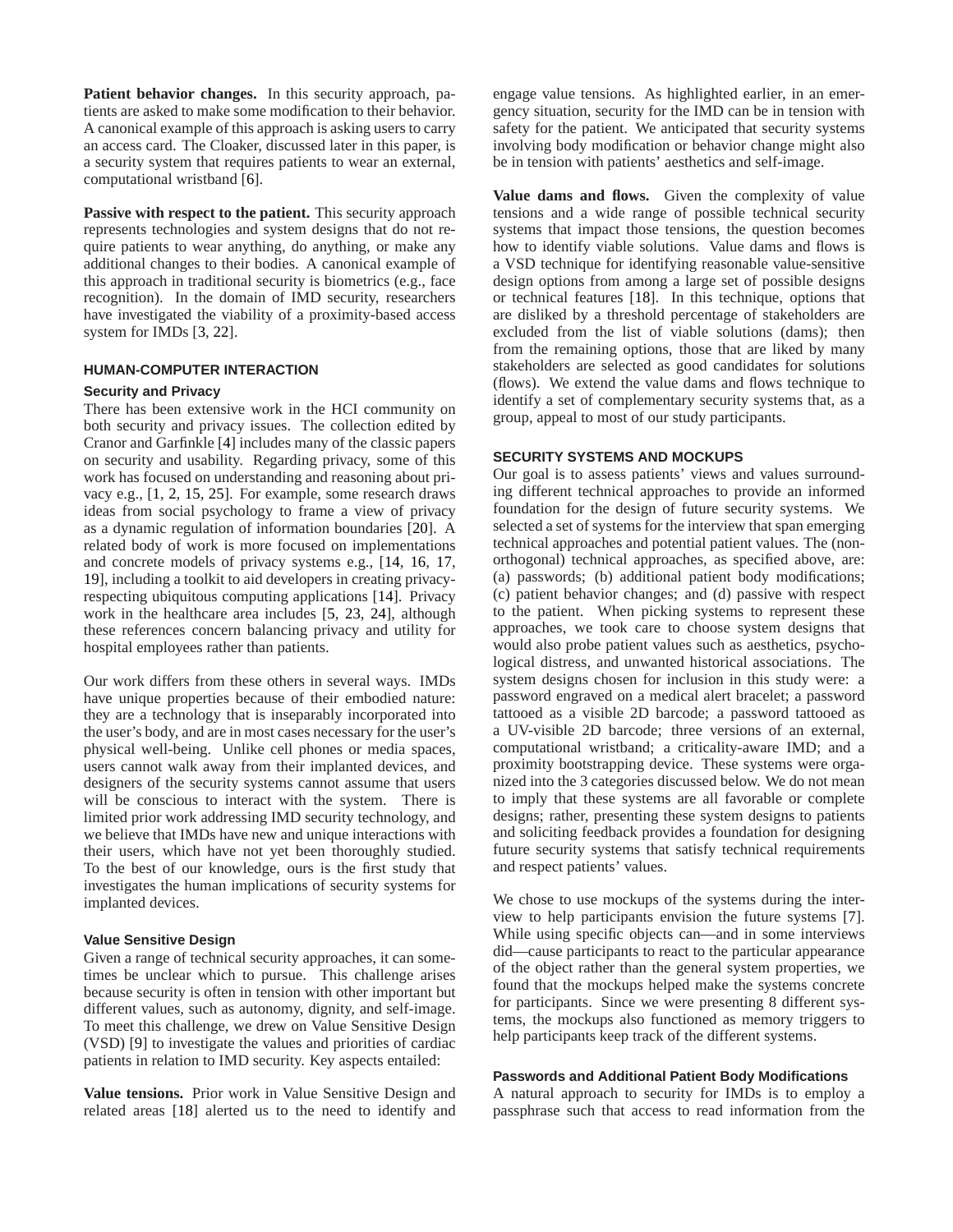

**Figure 1. The front of the mockup representing a medical alert bracelet with a password engraved on its back.**



**Figure 2. The back of the mockup representing a medical alert bracelet with a password engraved on its back. Here the password is a translucent sticker.**

IMD or change its settings is blocked until users authenticate themselves. The following systems are password-based systems that offer different approaches for communicating a passphrase to medical staff. Additionally, two of the system concepts involve patient body modifications beyond the IMD implant.

**Medical alert bracelet (Figures 1 and 2).** Medical alert bracelets are accessories that are worn by some patients in order to inform emergency medical staff of their diagnoses in the case where the patient is unconscious. Since medical alert bracelets are less likely to be lost in an emergency than materials carried by patients—such as informational cards in their wallets—they are a safer way to convey the IMD passphrase to medical staff. In this security system, access to the IMD is protected by a passphrase engraved on the back of a medical alert bracelet that is worn at all times by the patient. This system reasonably satisfies the security property (preventing unauthorized access), since the passphrase can be protected from casual observation. However, the system does not fully satisfy the safety property (access in case of medical emergencies) even if the patient wears the bracelet at all times: the bracelet can still be lost or damaged in an accident, which would render the IMD inaccessible to emergency medical staff.

We included this system in the interview—despite its technical drawbacks—for several reasons: some patients may already wear medical alert bracelets, and people are generally familiar with the concept of a passphrase; the medical alert bracelet provides a contrast to the password-based tattoos (below) since it shares some of their properties but not others; and the medical alert bracelet provides a contrast to the wristband systems, which also require wearing something on the wrist (but operate by a different mechanism and require additional maintenance).

**Visible tattoo (Figure [3\)](#page-3-0).** Tattoos have been used throughout history as artistic and cultural forms of expression. They are also an effective way to permanently carry information. In this security system, access to the IMD would be protected by a passphrase that is encoded as a 2D barcode and tattooed onto the patient's skin. There are two advantages to this system over the medical alert bracelet system: patients cannot forget or lose their passphrase, and they do not have to wear anything on their wrists. This system does



**Figure 3. The mockup representing a tattoo of a scannable password: the mockup is a translucent sticker with a blackink stamp of a 2D barcode.**

<span id="page-3-1"></span>

**Figure 4. The mockup representing a UV-visible tattoo: the mockup is stamped with UVvisible ink (shown under a black light).**

<span id="page-3-0"></span>not completely satisfy the safety property, since the tattoo could be damaged and rendered unscannable in an accident. Additionally, this system makes it more difficult to revoke or reissue passphrases. Using a tattoo as a security system for medical devices also touches on patient views and values such as self-image and freedom from unwanted historical associations.

The authors had some reservations about including a tattoobased patient identifier in this study, especially considering potential associations with tattooing of prisoners in concentration camps during World War II; however, when some of the authors discussed the solution space at security conferences, they frequently heard the suggestion that a way to solve the problem of losing a carried passphrase in an accident is to tattoo the passphrase onto the patient's skin. We hypothesized that this system, while somewhat satisfactory from a technical perspective, would not be satisfactory from the patient's perspective. We included tattoos in this study in order to confirm or counter our hypothesis.

**UV-visible tattoo (Figure [4\)](#page-3-1).** In addition to regular tattoos with black or colored inks, it is now possible to get specialty tattoos that are only visible under UV (black) lights. In this system design, access to the IMD is protected by a passphrase that is encoded as a 2D barcode and tattooed onto the patient's skin using an ink that is only visible under black lights. This system has an advantage over the visible tattoo system because it cannot be seen under normal conditions, and therefore does not affect the patient's appearance. This system was included in the interview because it provides a useful contrast to the previous system: it partially decouples a patient's tattoo from its cultural and historical associations.

#### **Patient Behavior Change: Wristbands**

In previous work, a group of computer security researchers, including some of the authors, performed a technical investigation into one potential security system for wireless IMDs. The system design consists of an external computational unit that controls access to the IMD [\[6\]](#page-9-4). The researchers call this system a Cloaker because its presence causes the IMD to be "invisible" to all unauthorized queries; however, we chose to call this the "wristband system" in the present study to avoid using suggestive terminology. When the wristband is present and worn by the patient, the IMD only acts on commands sent by authorized entities, implemented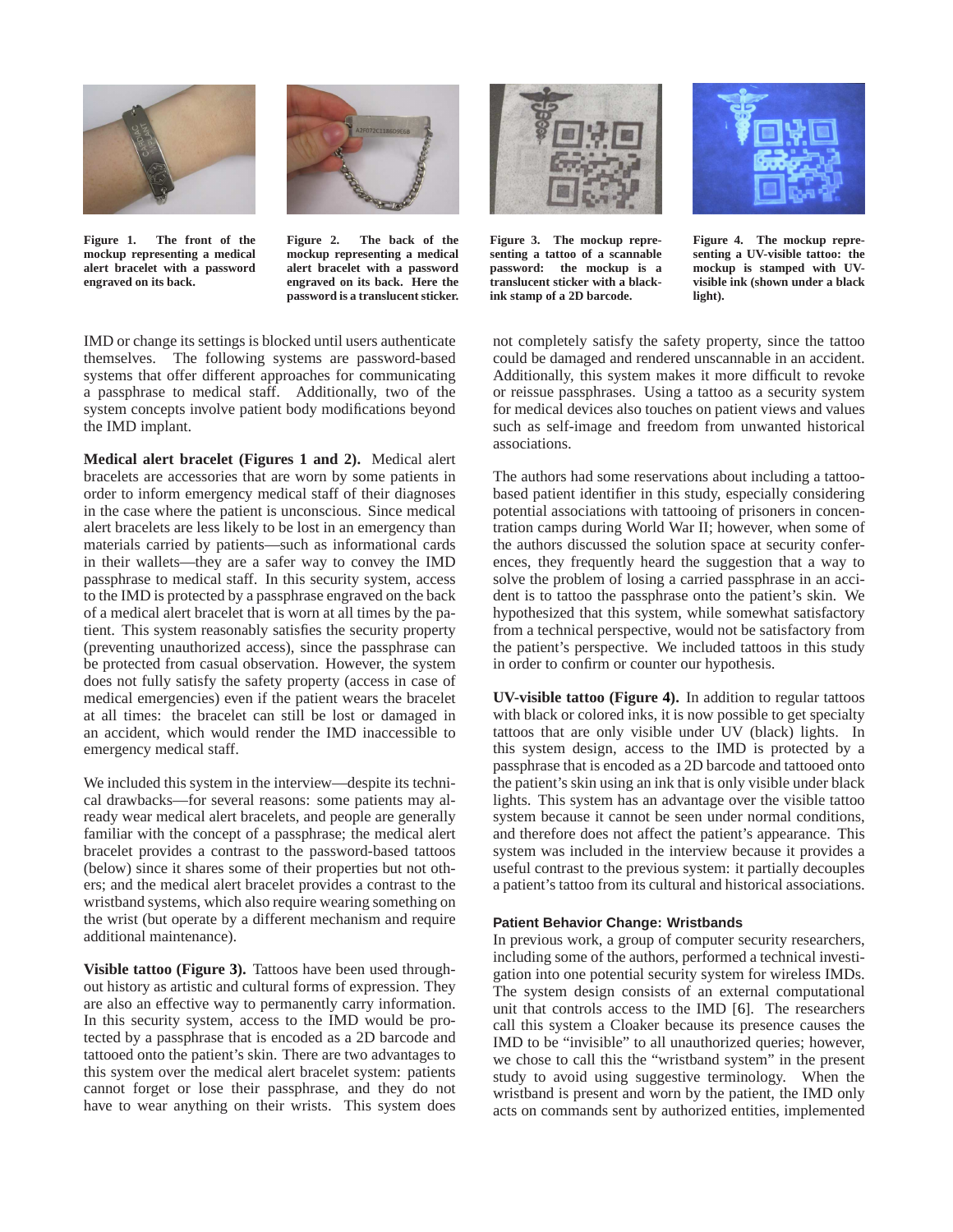

**Figure 5. The mockups shown to participants to represent the three different wristband systems. Bottom: regular. Middle: emergency and warning. Top: patientspecified functionality.**



**Figure 6. The mockups shown to participants to represent a future model of ICD or pacemaker that would automatically sense an emergency and respond by giving open access.**



**Figure 7. The mockup shown to participants to represent a proximity bootstrapping device that would be used by medical staff in an emergency.**

<span id="page-4-0"></span>by encrypting all communications to and from the IMD and checking them for authenticity and integrity. When the wristband is removed, the system changes its access policy to allow any programmer to access the IMD. In this way emergency medical staff can access a patient's IMD even if the wristband is lost or destroyed in an accident. This is in contrast to carrying an access passphrase on a medical alert bracelet or card, since emergency access with a traditional bracelet would not be possible if that bracelet or card were forgotten, lost, or destroyed.

The following systems are variations on the wristband concept. We included them in this study so that we could investigate human values—such as self-image, aesthetics, and convenience—implicated by a security system that has been previously proposed and published.

For the mockups of these systems, we wanted to provide a physical representation of the system concept and to avoid reactions based solely on the physical appearance of the mockup. We therefore used two sets of props for them, each of which has a slightly different appearance (see Figure [5\)](#page-4-0). Our intention was that showing two different mockup models to participants would allow them to see two different hypothetical appearances for the device and encourage them to extrapolate to other physical appearances.

**Regular (Figure [5\)](#page-4-0).** As described above, when patients wear the wristband, only pre-authorized parties—such as their cardiologists—can access the IMDs. When the wristband is removed or damaged and rendered useless, the IMD accepts communications from any programmer. This system addresses both the security and safety goals, but is only effective if the patient keeps the wristband charged and wears it on a regular basis. To distinguish this version of the system from the following versions, the mockup for this system was marked with blue tape (see Figure [5\)](#page-4-0).

**Emergency and warning (Figure [5\)](#page-4-0).** This security system, as with the previous system, restricts access when it is present and allows open access when it is absent. In contrast to the previous version, however, this system has additional features. It sounds an alarm when a patient enters <span id="page-4-2"></span><span id="page-4-1"></span>an environment with a strong magnet, since strong magnets can affect the IMD's operation. The wristband also dials 911 when it detects that the patient is experiencing a cardiac emergency. The purpose of including this system in the interview was to contrast the participant's reactions to the regular wristband system with the participant's reactions to that same system when it offers additional safety benefits. To distinguish this version of the system from the other versions, the mockup for this system was marked with red and blue tape (see Figure [5\)](#page-4-0).

**Patient-specified functionality (Figure [5\)](#page-4-0).** This security system, as with the previous two, restricts access when the wristband is present and allows open access when it is absent. This system does not have the safety features of the previous (emergency and warning) system, but we invited participants to specify some additional functionality that they might find useful. In the interview we offer the examples of a watch, a pedometer, and a heart-rate monitor. This version of the wristband system is included in the interview so that we can investigate whether there is some other functionality that might entice patients to wear and maintain a security system. To distinguish this version of the system from the others, its mockup was marked with yellow and blue tape (see Figure [5\)](#page-4-0).

# **Passive with Respect to the Patient**

The security systems below share the characteristic that, unlike the above systems, they require no patient participation.

**Criticality-aware IMD (Figure [6\)](#page-4-1).** This security system is a behavior that is built into a pacemaker or ICD, and therefore represents a system that requires no additional patient body modifications, patient behavior changes, or external equipment. The criticality-aware IMD detects indicators such as the patient's location, whether or not the patient is standing up (some pacemakers already incorporate accelerometers), and heart rhythms to determine whether or not the patient is in probable medical distress. If this data suggests that the patient is experiencing a medical emergency, the IMD changes its access policy for the duration of the emergency so that all programmers are authorized to issue commands. This behavior is intended to help ensure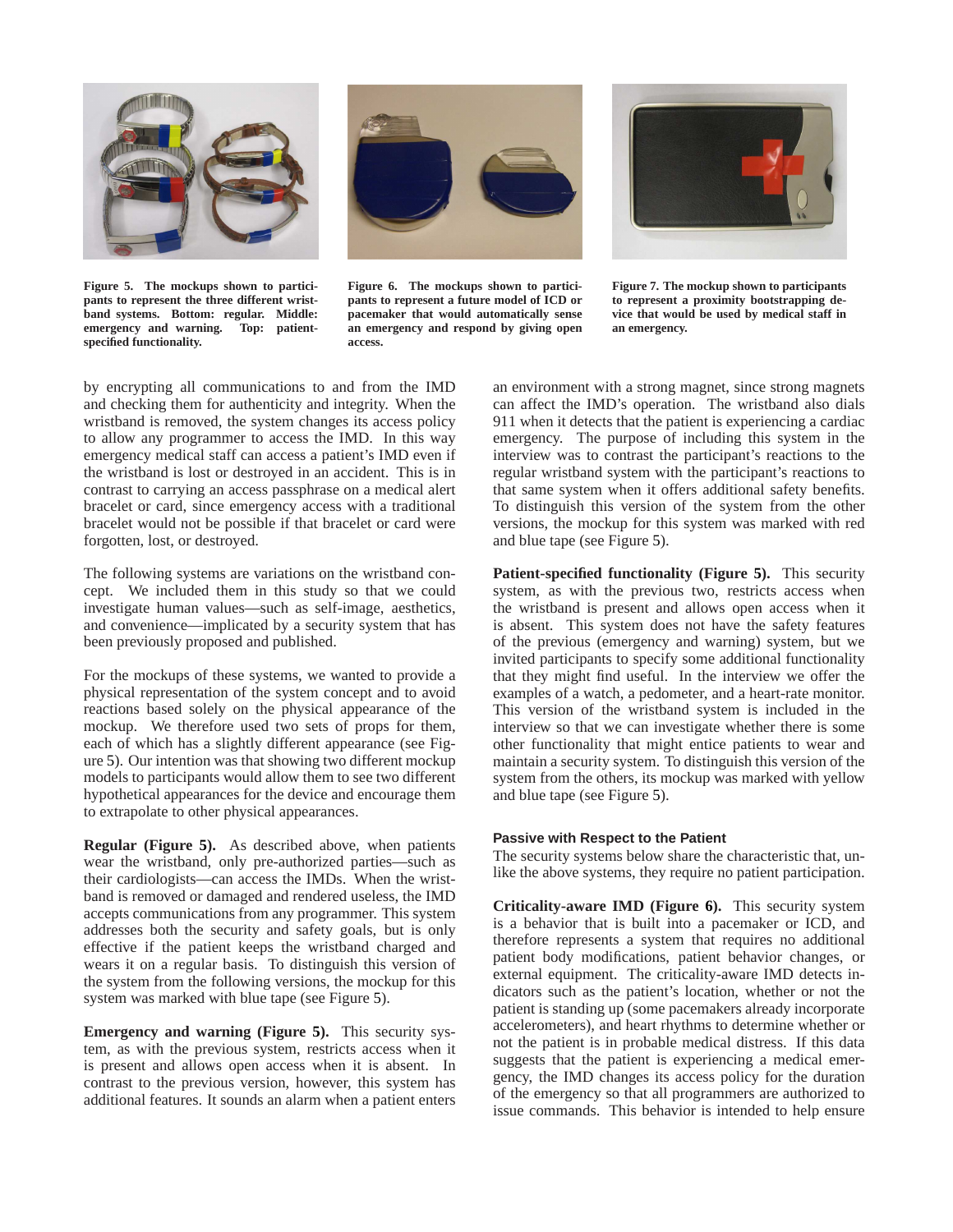the patient's safety, since then medical staff can access a patient's device in an emergency situation. This concept of a criticality-aware system is similar to Gupta et al.'s work on criticality-aware access for pervasive applications [\[10\]](#page-9-23) and was proposed for use with IMDs in Halperin et al. [\[11\]](#page-9-24). This security system addresses both the security and the safety goals, assuming that it has a low incidence of false negatives (safety failures) and false positives (security failures).

**Proximity bootstrapping (Figure [7\)](#page-4-2).** This security system consists of an external device that is used by medical staff. When placed in contact with the patient, the device negotiates a temporary key with the IMD through the patient's body—for example, via physiological keying [\[3\]](#page-9-7) or acoustic signaling [\[12\]](#page-9-1)—thereby gaining permission to access the IMD. As an alternative, this device could use proximitybased access, as proposed by Rasmussen et al. [\[22\]](#page-9-5). This security system was included because it does not involve patient participation, uses an external device carried by medical staff, and because a proximity bootstrapping device is analogous to devices currently used to communicate with IMDs via short- and medium-range wireless.

#### **METHODS**

Patients were recruited for the study at the pacemaker and ICD clinic at the Beth Israel Deaconess Medical Center in Boston after approval of the research protocol by the hospital's Institutional Review Board and the Institutional Review Board at the University of Washington. Patients with clinic appointments during the study window were asked to participate in the study. Participating patients were compensated for their expenses (parking).

We refined the interview protocol by conducting three pilot interviews with cardiac patients. A total of 17 interviews were conducted. Due to incompleteness  $(N = 2)$  and an irregularity in the questions  $(N = 2)$  we dropped 4 interviews. The data for the remaining 13 patients is reported here. Of the 13 patients, 9 had pacemakers and 4 had ICDs. The patients' average age was  $67.9$  (median  $= 69$ , range  $= 41-80$ ). Our participant population was, on average, on their second implanted cardiac device (median  $= 1$ , range  $= 1-3+$ ) and had lived with a device for 7.8 years (median  $= 6$ , range  $= 0 - 18$ ).

The semi-structured interview protocol contained a combination of yes/no, multiple choice, and open-ended questions. The Mockup Evaluation portion of the interview presents participants with all 8 security systems in the Password and Body Modification, Patient Behavior Change (Wristband), and Patient-Passive categories. The category order was randomized across participants.

The Mockup Evaluation is divided into two parts. In the Mockup Properties portion, the interviewer explains each system and solicits positive and negative feedback about that system. In the Comparative Mockup Evaluation portion, once all systems have been presented, participants are asked to identify: (1) the systems that they liked; (2) the systems that they disliked; and (3) the system or systems that they

would choose to use, if they were asked to use a security system in the future, though some people chose none for (3). The interviews were audio-recorded and later transcribed.

Evaluative (quantitative) responses from the interview were coded in the following process: (1) the primary coder developed a coding scheme for each quantitative question based on the possible answers; (2) the primary coder coded the evaluative responses for all interviews; (3) the reliability coder coded the evaluative responses for all interviews; and (4) Cohen's kappa was computed for the results. The overall value of Cohen's kappa for the quantitative responses reported in this paper is 0.754.

#### **RESULTS**

If participants (1) liked the system and did not (2) dislike the system, the combined code was "like." If they did not (1) like the system and (2) disliked the system, the combined code was "dislike." If they did not (1) like the system and did not (2) dislike the system, the combined code was "neither." If they *both* (1) liked the system and (2) disliked the system, the combined code was "neither." If either response was uncodable, the combined code was also uncodable. For this portion of the interview, responses from two participants were uncodable. Thus,  $N = 11$  for these analyses. The results of these codings are shown in Table [1.](#page-6-0)

#### **An Argument for Multiple Systems: User Satisfaction**

#### The Least Disliked: Proximity Bootstrapping

In the absence of a consensus on a liked system, we use the technique of VSD dams and flows as the inspiration to isolate multiple systems that would achieve more complete "coverage" for the participants. We focused first on "dams," since it is particularly important at a minimum that every patient have a choice of a system that they do not actively dislike. As shown in Table 1, the proximity bootstrap mockup is not the most liked of the systems, but the fact that no participants disliked the mockup makes it a good candidate for part of a security solution for implantable cardiac devices. This security solution, however, is not optimal: only 27% (3 out of 11) of the participants liked it and would choose to use it.

#### The Most Liked: Emergency and Warning Wristband

Once we had a system that none of the participants in our sample disliked, we shifted our attention to "flows," seeking to select additional system mockups to create a portfolio of security systems that give a higher percentage of participants an option that they would like or choose to use. From inspection of the data (see Table 1), the most natural choice appears to be the emergency and warning wristband mockup, since it has high percentages in both categories. Another possible candidate might be the criticality-aware IMD. However, if we choose two mockups as system options, we should avoid mockups which tend to be liked, disliked, and/or selected by the same participants, since choosing both systems would be redundant. One way to measure this is to consider the correlation between the like/dislike scores for pairs of mockups and avoid selecting pairs for which scores are highly positively correlated. The like/dislike ratings for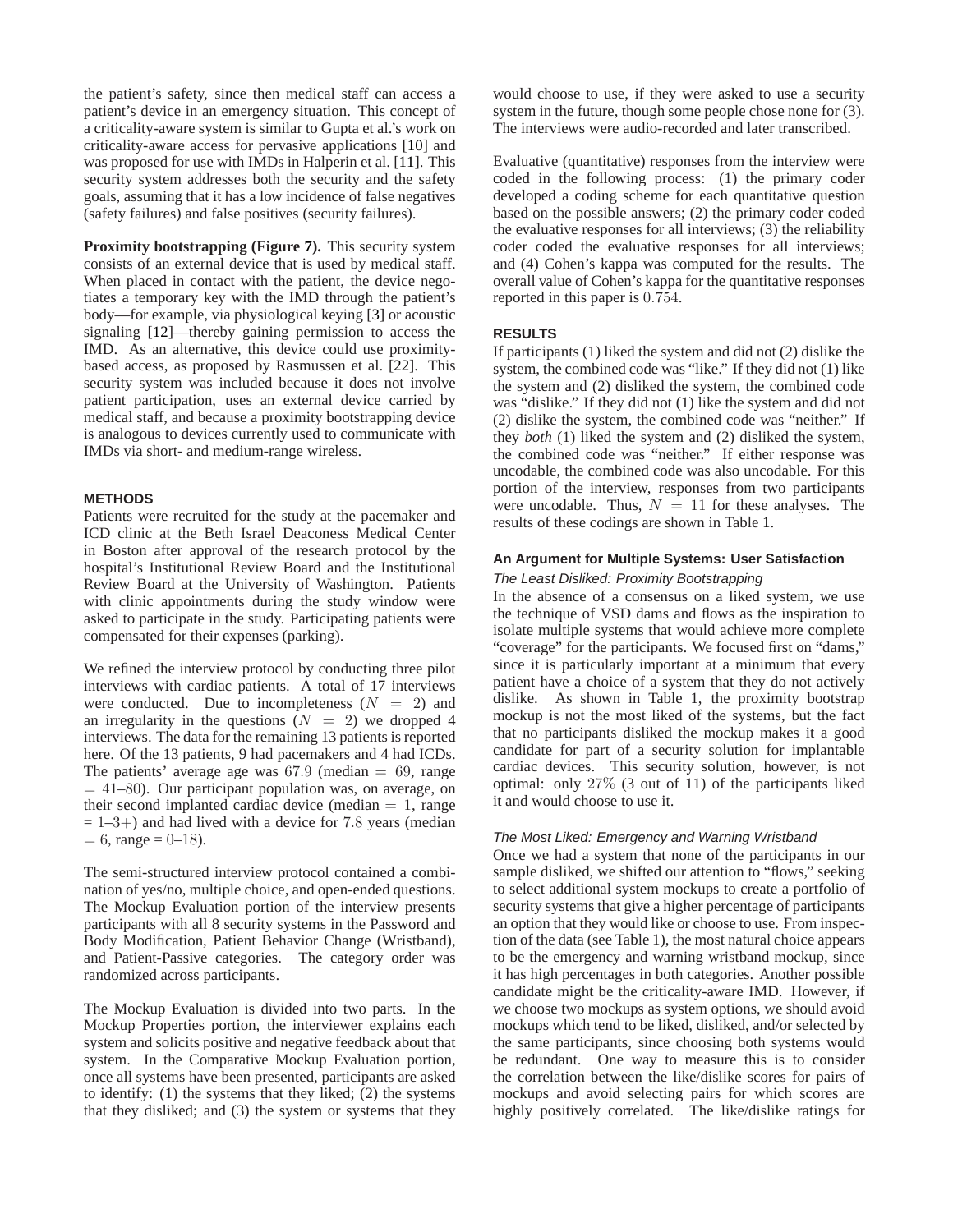| <b>Security Approach</b>                             | <b>Mockup System</b>            | Liked $(N=11)$ |        | Disliked $(N=11)$   Would Choose $(N=11)$ |
|------------------------------------------------------|---------------------------------|----------------|--------|-------------------------------------------|
| Password & Body<br><b>Modification</b>               | Medical alert bracelet          | $0\%$          | $27\%$ | $0\%$                                     |
|                                                      | Visible tattoo                  | $9\%$          | $55\%$ | $9\%$                                     |
|                                                      | UV-visible tattoo               | $18\%$         | 27%    | 18%                                       |
| <b>Patient Behavior</b><br><b>Change: Wristbands</b> | Regular                         | $0\%$          | $36\%$ | $0\%$                                     |
|                                                      | Emergency and warning           | 45\%           | 27%    | 27%                                       |
|                                                      | Patient-specified functionality | $0\%$          | $36\%$ | $9\%$                                     |
| <b>Patient-Passive</b>                               | Criticality-aware IMD           | 27\%           | $18\%$ | 27\%                                      |
|                                                      | Proximity bootstrap             | 27%            | $0\%$  | 27%                                       |

<span id="page-6-0"></span>**Table 1. Participants' evaluations of different system mockups.**

the criticality-aware IMD are positively correlated with the proximity bootstrap (using Kendalls tau-b, a non-parametric correlation coefficient,  $\tau = 0.510$ ), so this mockup would not be a useful system to add to the solution portfolio. On the other hand, the like/dislike ratings for the proximity boostrap and the emergency and warning wristband are essentially uncorrelated ( $\tau = -0.131$ ). Thus, these two mockups the proximity bootstrap and the emergency and warning wristband—are a reasonable choice to put together. Between the two of them, 7 out of our 11 participants have at least one choice of a system that they liked, 6 of the 11 participants have a system that they said that they would select, all 11 can have at least one system that they do not dislike, and 8 of the 11 have a choice of two systems that they do not dislike.

#### Satisfying the Stragglers: UV-Visible Tattoo

Despite its poor overall ratings (see Table 1), if we were to add a third system to the solution portfolio, the best choice would be the UV-visible tattoo. The criticality-aware IMD has slightly better ratings overall, but its ratings are highly correlated with the proximity bootstrap. On the other hand, both of the participants who like the UV-visible tattoo liked neither the proximity bootstrap nor the emergency and warning wristband. The like/dislike ratings for the UV-visible tattoo have slightly negative correlations with the like/dislike ratings for both the proximity bootstrap ( $\tau = -0.196$ ) and the emergency and warning wristband ( $\tau = -0.125$ ), which indicates that it might be a useful addition to the solution portfolio. While the tattoos are not particularly popular overall, the UV-visible tattoo seems to pick up a segment of people who are not served by the other solution options. In fact, given a choice of these three systems, 9 out of our 11 participants have at least one system that they like. The remaining two participants did not like any of the systems, so no combination of systems would include them.

#### The Final Solution Portfolio

It is interesting to note that this final solution portfolio includes one mockup system from each of the three different categories of security approaches. Like/dislike scores within each category tend to be somewhat highly correlated (for example, criticality-aware IMD vs. proximity bootstrap,  $\tau = 0.510$ ; regular and patient-specified functionality wristbands,  $\tau = 1.000$ ; emergency and warning wristband vs. each of the other two wristband systems,  $\tau = 0.545$ ). Thus selecting multiple systems from the same category would generally be redundant. To obtain broad coverage, it is necessary to select a diversity of types of security approaches which will appeal to different patients.

#### **Mockup System Properties: Pros and Cons**

Although the population size was too small to generate definitive statistical analyses, the interview responses do provide qualitative insight into the perspectives and concerns of patients with implanted cardiac devices. Below is a list of (non-mutually-exclusive) properties—both desirable and undesirable—that surfaced during discussions with participants about the system designs.

**Security.** Participants expressed liking systems because of their perceived security benefits and disliking systems because of their perceived security flaws. Moreover, sometimes the same system received both positive and negative feedback on its security properties. As an example, different participants complemented and critiqued the medical alert bracelet system based on its security properties. Some participants appreciated that access to their IMD would be protected by a password, while others objected to the fact that their passwords would be carried around with them and might be acquired by others.

**Safety.** Participants were very interested in how the mockup systems affected their safety in emergency situations. One of the better-liked systems, the emergency and warning wristband (45%, 5/11), was much better liked than the other wristband versions. Comparing the scores on the like/dislike scale for the emergency and warning wristband system versus the other wristband systems using a Wilcoxon signedrank test yields a test statistic of  $Z = -2.121$  and *p*-value of 0.034, indicating that like/dislike scores were significantly higher for the emergency and warning wristband system. The emergency and warning wristband differed from the others by offering two features that enhance the safety of the patient. The fact that this wristband version stood out from the others suggests that participants valued it for its safety features. Similarly, participants rejected some systems based on their perceived safety flaws. In almost all of these cases, the participants were worried that hospitals might not have the correct equipment, causing their IMDs to remain inaccessible in an emergency. These fears were expressed about scanning equipment for the tattoos, a black light for the UV-visible tattoo, and the proximity bootstrapping device. Further fears were expressed that medical staff might not know to look for or might not be able to locate a UV-visible tattoo. Additionally, some participants were concerned that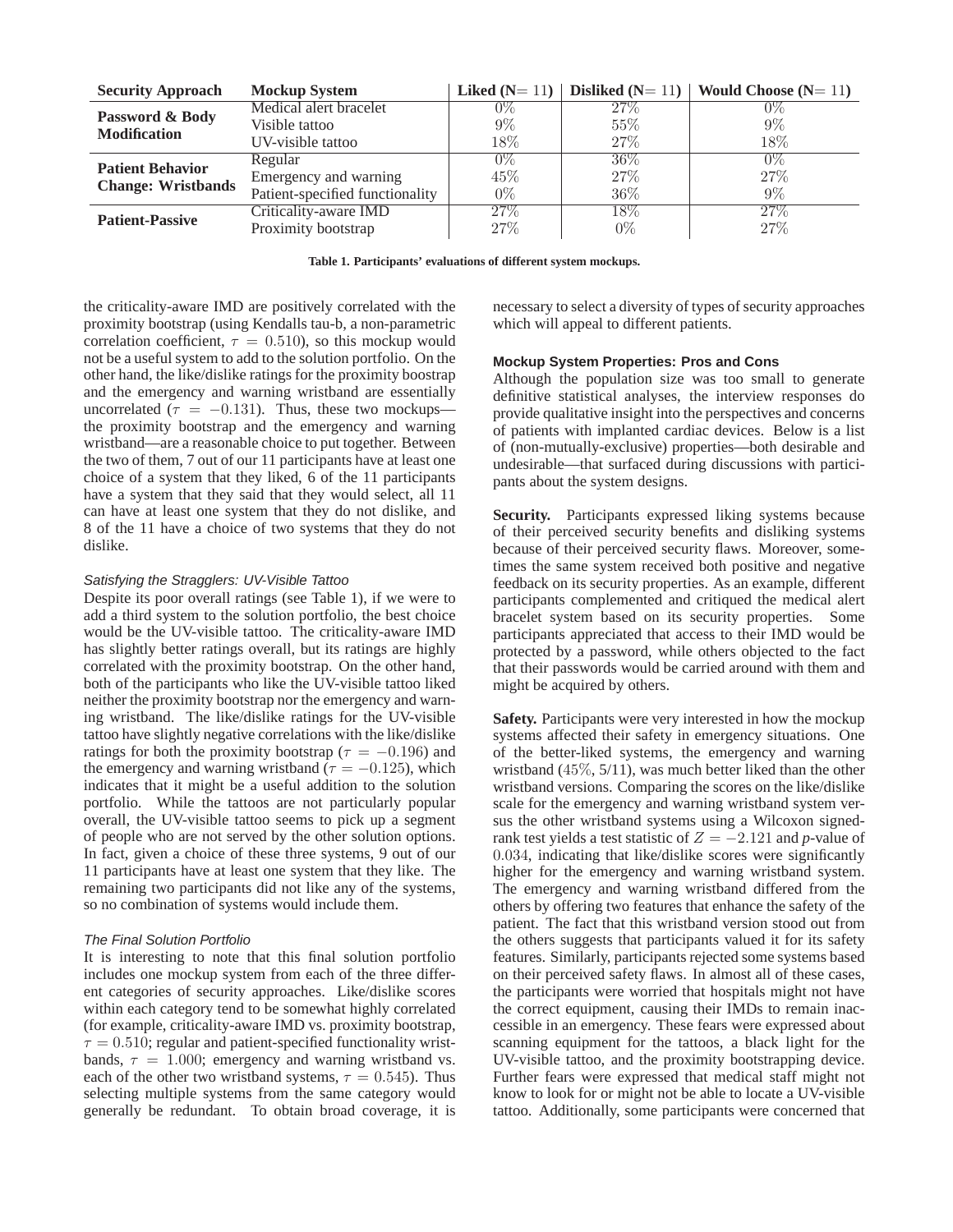the criticality-aware IMD did not have a manual override.

**Privacy.** Some mockup systems were called out as having negative effects on privacy. In particular, participants worried that wearing something or having some other visual indicator would force them to broadcast their medical condition to others. In the words of one patient:

*Subject E: I don't like the idea of wearing the wristband...I already have a defibrillator. Why do I have to wear something on my hand...to show that I have-, that I have a defibrillator, that there's something wrong with me. No.*

**Aesthetics.** Participants disliked some system mockups because they found them to be unaesthetic. One participant commented that the tattoo was visually too "busy." There were also frequent comments about the appearances of the wristbands. The wristbands are meant to be worn at all times; some participants saw their unattractiveness as a major obstacle to system adherence.

**Psychological welfare.** Participants disliked systems that they deemed to be psychologically distressing or not respectful of their personal dignity. In particular, participants stated that wearing or seeing something that would remind them of their condition could be upsetting. One participant objected to the medical alert bracelet on these grounds:

*Subject M: It would make me feel like an invalid...That I had this thing, like the Scarlet Letter or [laughs].*

Another participant felt that the emergency and warning wristband would be very distressing if its alarm suddenly went off in reaction to a magnet.

**Convenience.** A prominent objection to the wristband systems was their inconvenience. This included both mental and physical inconveniences: the mental inconvenience of remembering to charge the wristband and keeping track of it; and the physical inconvenience of having something on one's wrist that could catch on objects, needs to be taken off when showering, etc.

**Cultural and historical associations.** Many participants had objections to the tattoo systems.

*Subject M: Well, I mean for-, because I'm Jewish it-, I'm not-, a tattoo on the arm to me means a concentration camp. So right away that's the immediate horror.*

In one case, a participant disliked the system because she associated tattoos with drunks. Clearly, it is not desirable to have a security system for a beneficial medical device to have negative associations of these types in patients' minds.

**Self-image and public persona.** Interestingly, one patient did not object to the visible tattoo system in principle or due to any personal associations; instead, she objected that having a tattoo would present a persona to others that would be inconsistent with the one that she wished to project.

**Autonomy and notification.** Some participants had strong negative reactions to the criticality-aware IMD based on the fact that it silently changes its mode in an emergency to give all programmers access. While this objection could be addressed by adding in an audio or vibrational notification, it is noteworthy that these participants felt so strongly about not being informed. Similarly, some participants appreciated the proximity bootstrapping device because—assuming that the patient is conscious—the system involves implicit consent.

#### **Attitudes Towards Wireless IMD Security**

Participants were asked a series of questions about the importance of safety, privacy, and health. Responses for each question were coded on a 5-point scale of −2 (strongly disagree) to 2 (strongly agree). Some responses were uncodable. All 13 participants agreed or strongly agreed that they were concerned with maintaining their health, with a mean score of 1.38. Most participants also agreed that they were concerned about the safety and privacy of their electronic information (mean score 1.00, 10 out of 12 agreed or strongly agreed), their personal privacy (mean 0.77, 10 out of 13 agreed or strongly agreed), and their physical safety (mean 0.82, 9 out of 11 agreed or strongly agreed).

On the other hand, a majority of participants disagreed when asked if they were concerned that someone might change the settings on their IMD without their permission (mean score −0.92, 10 out of 12 disagreed or strongly disagreed) or that medical staff would be unable to change the settings on their IMD in an emergency (mean −0.80, 7 out of 10 disagreed or strongly disagreed). Despite this apparent lack of concern about the security of their IMD, participants tended to agree that something should be done to protect the security of future IMDs (mean 0.89, 7 out of 9 agree or strongly agree). To illustrate some of these points of view, we include below quotes from two participants who lie at the opposite ends of the spectrum.

The following participant did not want random, unauthorized parties to be able to access his pacemaker. He indicated that leaving open access means that some malicious party will attempt to take advantage of that opportunity:

*Subject K: If, if anyone el-, everyone else can do it, they will do it...Or someone will do it.*

In contrast, this participant was unconcerned about the possibility of a cyber-attack targeting IMDs.

*Subject D: I'm not gonna-, I think it's ridiculous to worry about the security of it...Anybody that wants to get to me that bad, be my guest.*

# **DISCUSSION**

#### **Designing Security Systems for IMDs**

Based on participants' reactions to our specific systems as instantiations of general system properties, if researchers and designers want their IMD security systems to be liked by—or at least acceptable to—patients, we advise them to meet the following criteria: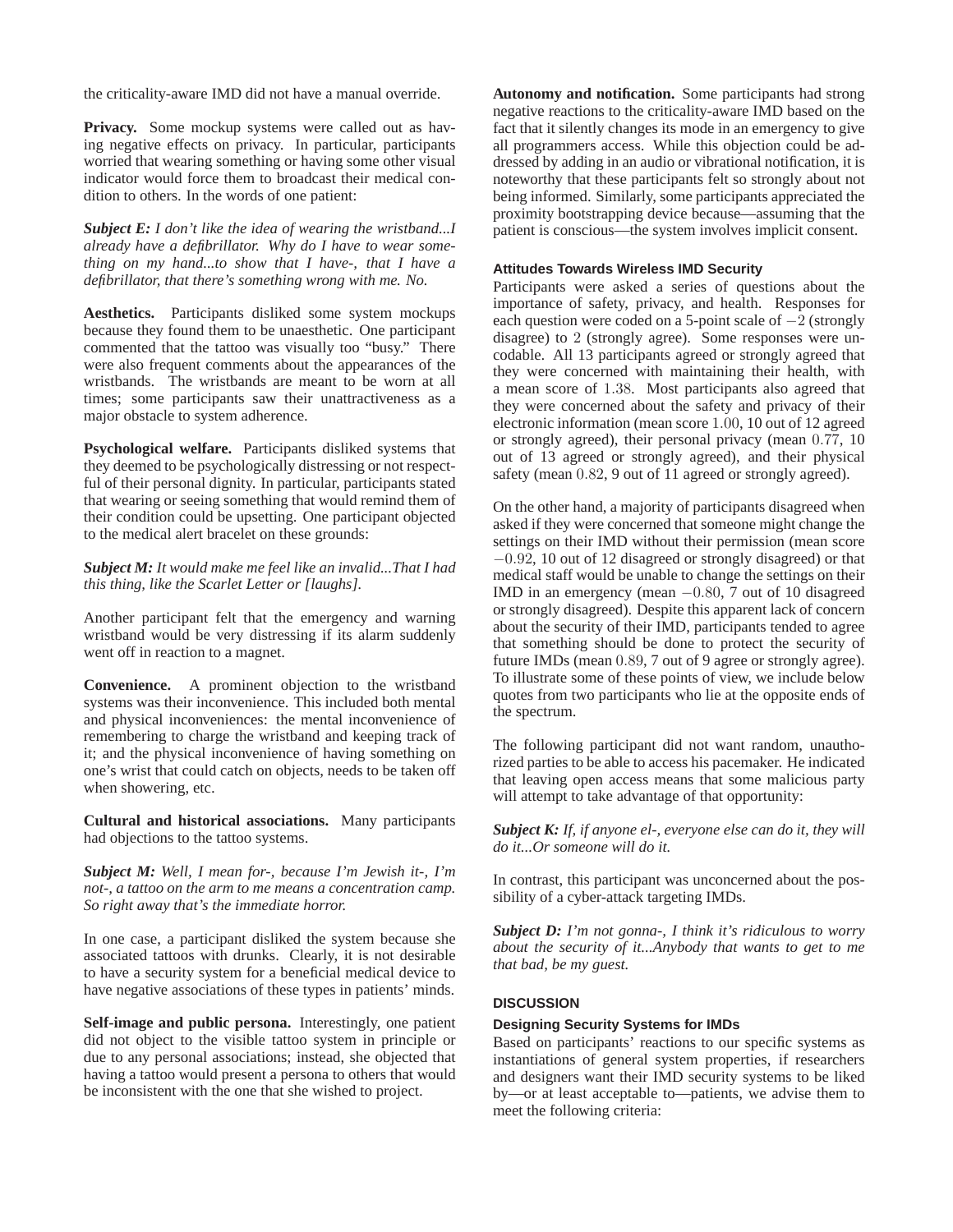- **Good (perceived and actual) security properties.** Some participants objected to the medical alert bracelet system because they felt that carrying around a human-readable password was insecure.
- **Good (perceived and actual) safety properties.** Participants were very interested in whether a system was safe: for example, whether it had an override or whether medical staff might not have necessary equipment.
- **Respect patients' privacy and avoid disclosing patients' conditions.** Both the medical alert bracelet and the wristband systems were criticized for being visible indicators of patients' medical conditions, while the emergency and warning wristband was criticized because its alarm feature would require explanation if it went off in a crowd.
- **Be aesthetically pleasing (or at least aesthetically neutral).** Many participants objected to the wristbands based on their appearance.
- **Avoid causing patients sudden alarm about their health.** A participant expressed that an alarm suddenly going off might cause patients to panic.
- **Avoid needlessly reminding patients of their condition.** Depending upon the medical condition and the implanted device, patients may need to maintain some awareness of how their behavior might affect their health; nevertheless, the psychological effects of the technology should be minimized. Some participants did not want to look at medical alert bracelets or wristbands that would remind them of their conditions.
- **Avoid being physically irritating.** The medical alert bracelet and the wristbands were both criticized because they could be physically irritating to wear on the wrist.
- **Avoid requiring frequent upkeep.** The wristbands were also criticized because they require regular recharging.
- **Work with patients to offer an option that fits their self-image.** One participant in particular expressed that the visible tattoo was not palatable because it would give other people a certain impression about her—an impression that she did not want to project. Systems should be mindful of patients' sense of dignity.
- **Avoid unwanted negative associations due to historical, religious, or cultural factors.** Several participants strongly disliked one or both of the tattoo systems because of tattoos' associations with concentration camps; another participant did not like the visible tattoo system because it reminded her of drunks.
- **Provide the patient with the option to be notified of changes in system status.** Several participants disliked the criticality-aware IMD because it changed its access mode without notifying the patient.

# **Placing Patient Preferences in Context: Design Tensions**

# **with Single vs. Multiple Options**

Although the results from the previous section suggest that patients may be served by providing a range of options, the landscape is complex and consists of more than patients' preferences. HCI research can contribute to the formation of a security ecosystem for IMDs, but patient values and preferences must be weighed against other important constraints. There are several reasons why a single-system solution might be preferable over multiple options.

**Decreased usability means decreased safety.** Usability and speed-of-use can translate into direct safety benefits for patients; in a medical emergency, small time delays can have serious effects. Having multiple security systems means that medical staff would require extra time to identify which system the patient is using, locate any appropriate equipment, and then respond accordingly.

**Cost of FDA approval.** Medical equipment must be approved by the FDA before it can be used to treat patients. Clinical trials cost time and money, which is a disincentive for manufacturers of medical equipment.

**Burden of training.** EMTs, nurses, cardiologists, and device technicians need to be informed about security systems and need to be trained on applicable equipment.

**Expense of providing, acquiring, and maintaining equipment.** Hospitals must have access to all applicable security equipment in order to be able to treat any patient who comes to that hospital.

**Mental stress and complications of choice.** As we observed in our interviews, different people prefer different levels of involvement in their medical decisions; some people delegate decisions to their doctors while others are very involved in the process. Having different choices for IMD security could potentially create friction between doctors and patients if a patient desires an option that a doctor believes to be unsuitable. Alternatively, if doctors offer patients a free choice of several systems, patients might experience stress while deciding and be doubtful about the wisdom of their final choice.

# **CONCLUSION**

Prior work has focused on assessing the technical security risks with wireless implantable medical devices [\[12\]](#page-9-1), as well as exploring technical approaches for improving their security. While these technical investigations are fundamentally important, it is also fundamentally important to understand patients' views and values surrounding these technical approaches. To do otherwise might eventually lead to solutions that are technically viable but significantly undesirable from a patient's perspective. This work seeks to address this gap via empirical investigations into patients' views and values regarding 8 mockup IMD security systems. Participant responses help identify positive and negative attributes of potential systems. Our observations suggest that no single security approach may be attractive to all patients, but rather